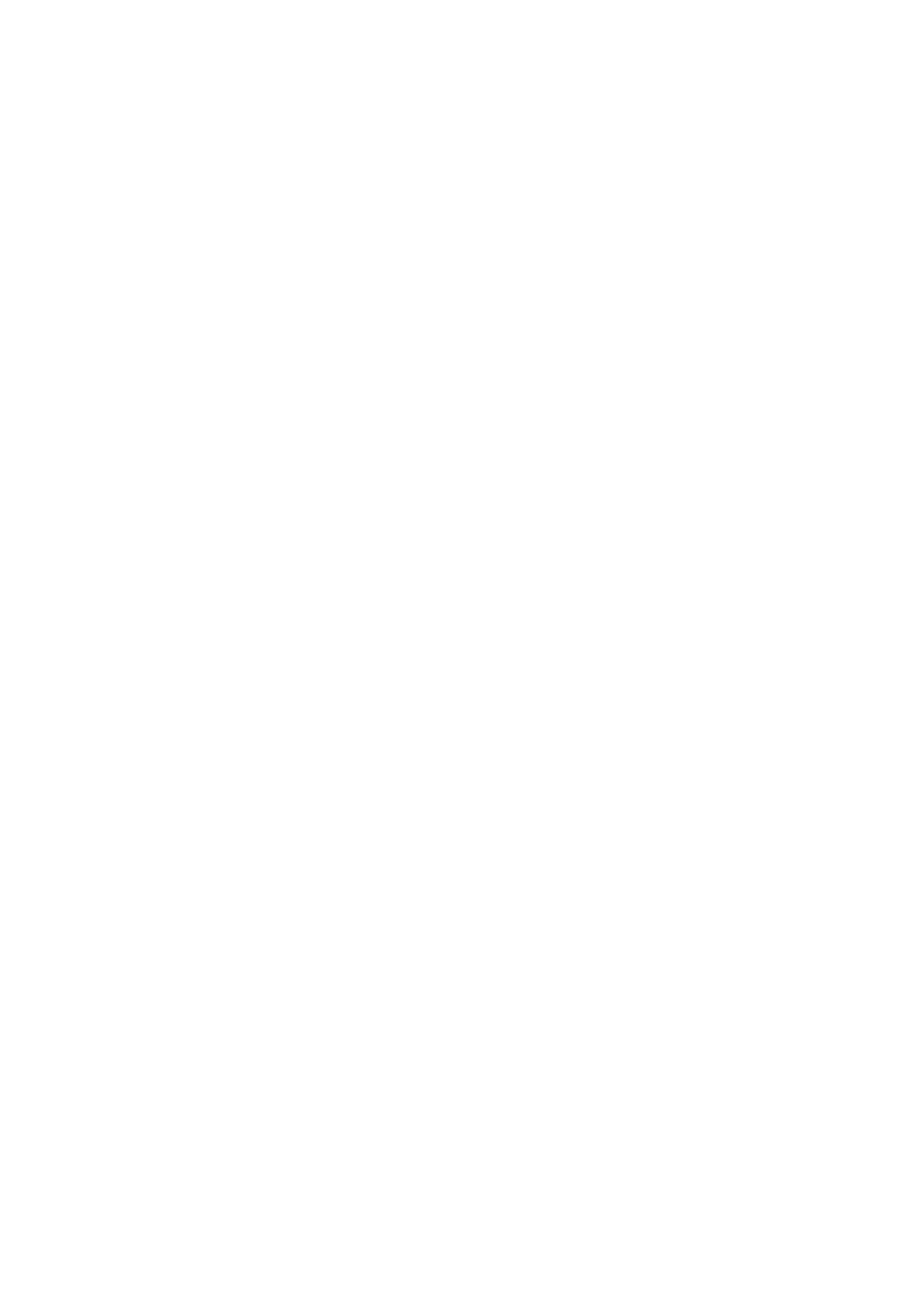## **Contents**

| A muon detector using silicon based photo sensors (SiPMs) 1                           |                  |
|---------------------------------------------------------------------------------------|------------------|
|                                                                                       |                  |
|                                                                                       | 2                |
|                                                                                       | $\boldsymbol{2}$ |
| ALPACA Project : 100 TeV Gamma-ray Observation in the Southern Sky                    | $\boldsymbol{2}$ |
| Fundamental drivers for the design of a ground-particle based gamma ray observatory . | 3                |
| Astrophysical motivations for the construction of a wide FoV gamma-ray observatory in | 3                |
|                                                                                       | 3                |
|                                                                                       | $\overline{4}$   |
|                                                                                       | $\overline{4}$   |
|                                                                                       | $\overline{4}$   |
| Simulation study for the proposed wide field-of-view gamma-ray detector array ALTO .  | 5                |
| Candidate sites in Argentina for air-shower particle detectors at high altitudes      | $\sqrt{5}$       |
|                                                                                       | 6                |
|                                                                                       | 6                |
|                                                                                       | $\overline{7}$   |
|                                                                                       | 7                |
|                                                                                       | 7                |
|                                                                                       | 8                |
| Binary Source Opportunities for a Southern Gamma-ray Observatory                      | 8                |
| The Southern Fermi Bubble and Other Very Extended Emission Structures with the South- | 8                |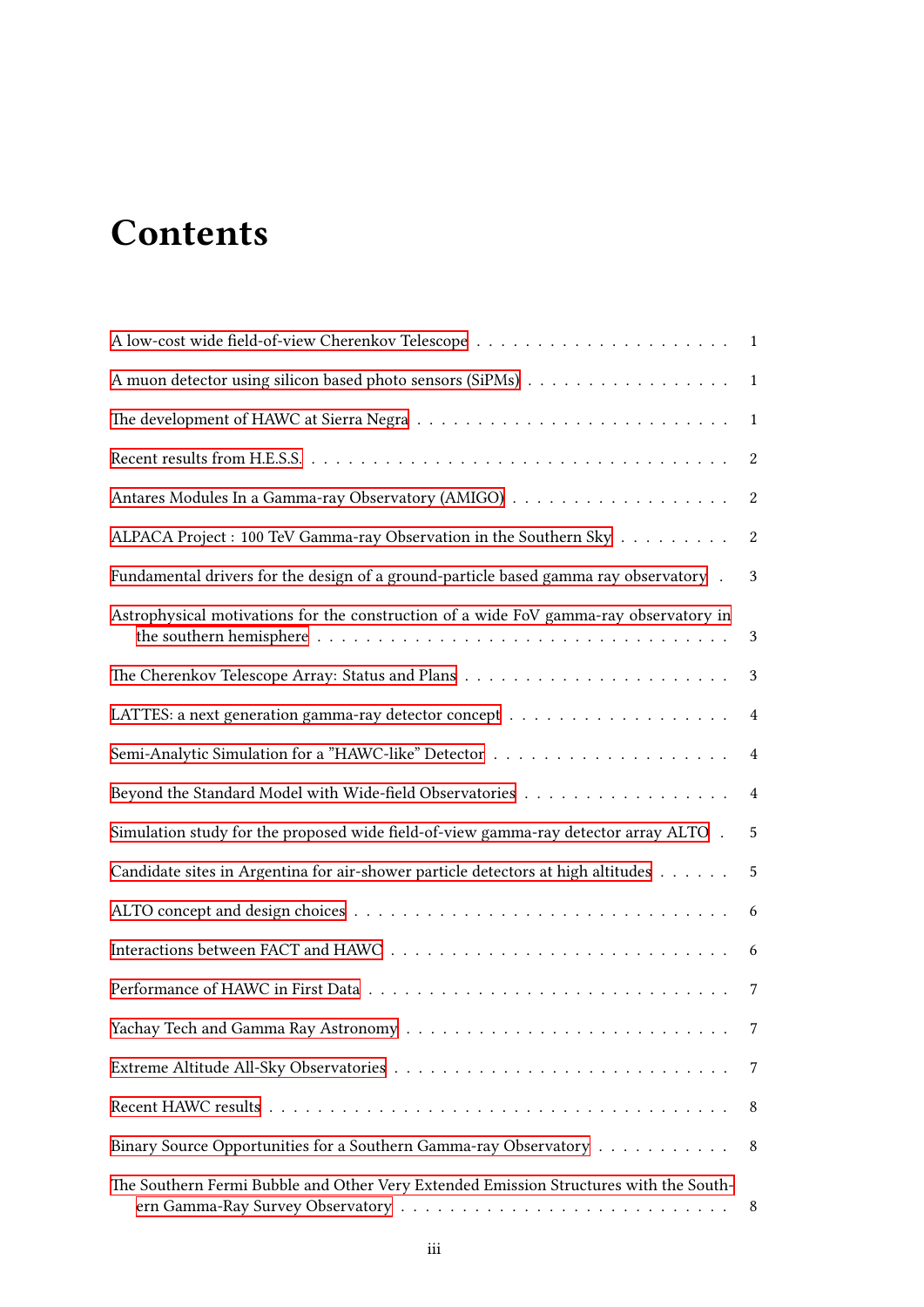| The TAIGA-HiSCORE array for Gamma Astronomy beyond 10 TeV 9   |  |
|---------------------------------------------------------------|--|
|                                                               |  |
|                                                               |  |
| Using Non-Imaging Concentrators to Reduce the Cost of WCDs 10 |  |
|                                                               |  |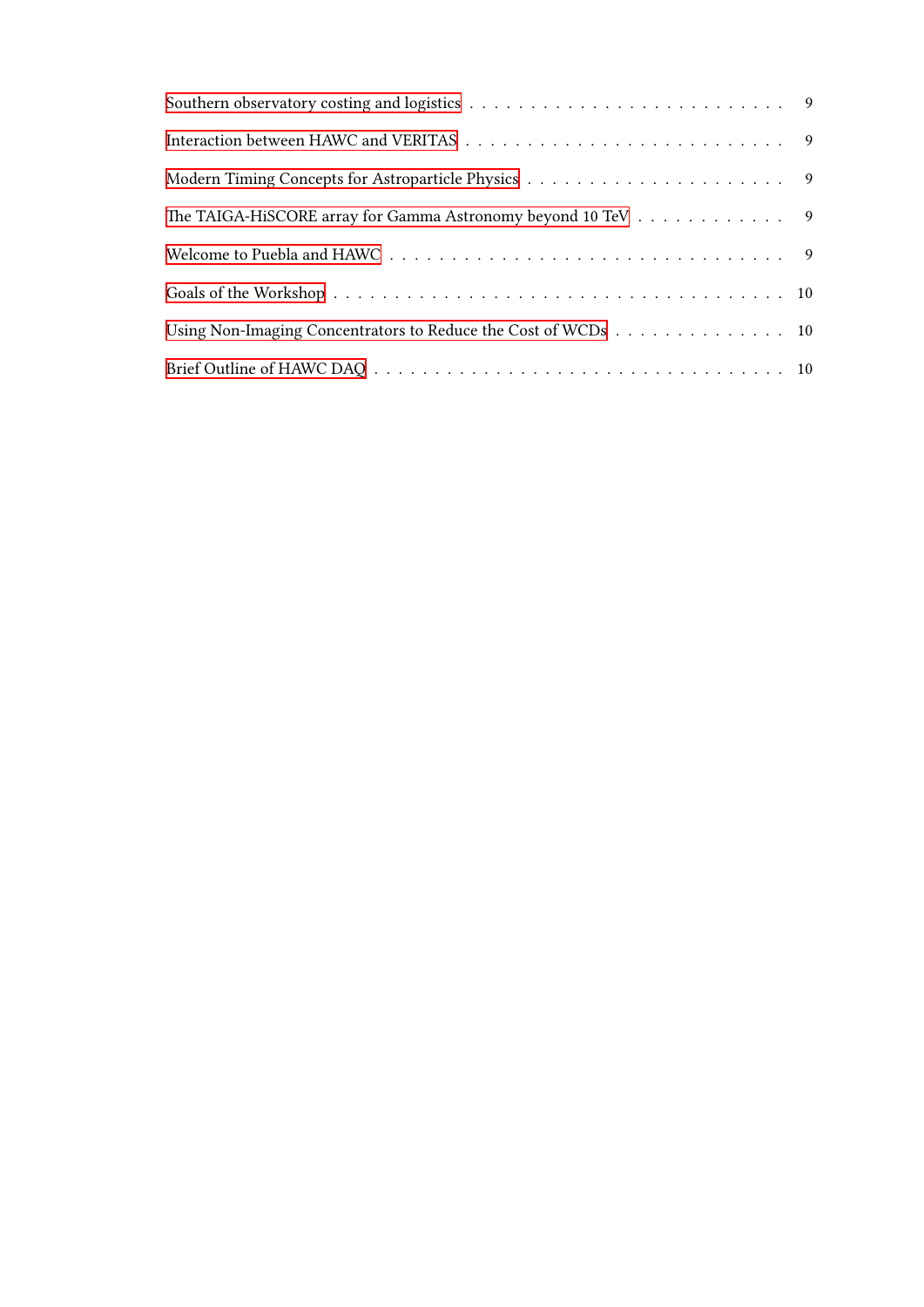#### <span id="page-4-0"></span>**Future Detectors** / **0**

## **A low-cost wide field-of-view Cherenkov Telescope**

#### **Author:** Thomas Bretz<sup>1</sup>

#### 1 *RWTH Aachen University*

The FAMOUS telescope is a quarter square meter Fluorescence telescope utilizing a Fresnel lens, silicon-based photo sensors (SiPMs) and a state-of-the-art readout system. Due to its compact design, the system is encapsulated in a carbon fiber reinforces plastic tube. This allows the application also in harsh environments. A prototype system (IceACT) is currently installed at South pole and operated successfully as Air-Cherenkov Telescope proving coincident detection with IceTop. Due to its low costs (<10,000 USD), it is ideally suited to cover large areas on the sky or large surface areas or both. Therefore, it might be worth to investigate a possible advantage combining this system with a HAWC type array to improve, for example, energy resolution.

#### <span id="page-4-1"></span>**Hardware** / **1**

## **A muon detector using silicon based photo sensors (SiPMs)**

**Author:** Thomas Bretz<sup>1</sup>

1 *RWTH Aachen University*

The Pierre Auger observatory currently undergoes a major upgrade (AugerPrime) installing scintillator detectors on top of each tank. With the complement information of the scintillator detector and the water-Cherenkov detector, the muonic component and the electromagnetic component of air-showers can be disentangled. The obvious disadvantage is that both detectors see both components although at different mixture. To resolve this, a scintillator detector has been developed which can be buried under the water tanks using the water as a shielding for the electromagnetic component such that the scintillator detector will only measure the muonic component. In this way, the muonic component can be measure with less bias and both signals can be disentangled more easily. A similar low-cost system could be utilized under a HAWC type array as a veto for hadron induced air-showers showers.

<span id="page-4-2"></span>**Site** / **2**

## **The development of HAWC at Sierra Negra**

**Author:** Alberto Carramiñana<sup>1</sup>

1 *Instituto Nacional de Astrofisica, Optica y Electronica (INAOE)*

The High Altitude Water Cherenkov (HAWC) gamma-ray observatory is a currently in full operations, surveying the high energy sky on a quasi-permanent basis. Located at an altitude of 4100m, and covering a declination range reaching down to the Galactic Center, HAWC is now able to detect the Crab nebula within a single transit, allowing unprecedented studies of both variable and extended TeV gamma-ray sources. The development of HAWC was made possible by the experience of the Milagro collaboration and the presence of a scientific community in Mexico able to potentiate the favorable Sierra Negra site, including the infrastructure already present. I will recount the development of HAWC in Mexico, from the 2006 proposal of the Milagro collaboration to the installation of the gamma-ray observatory, marked by its formal inauguration on the 2015 equinox day, and the current on-site operations.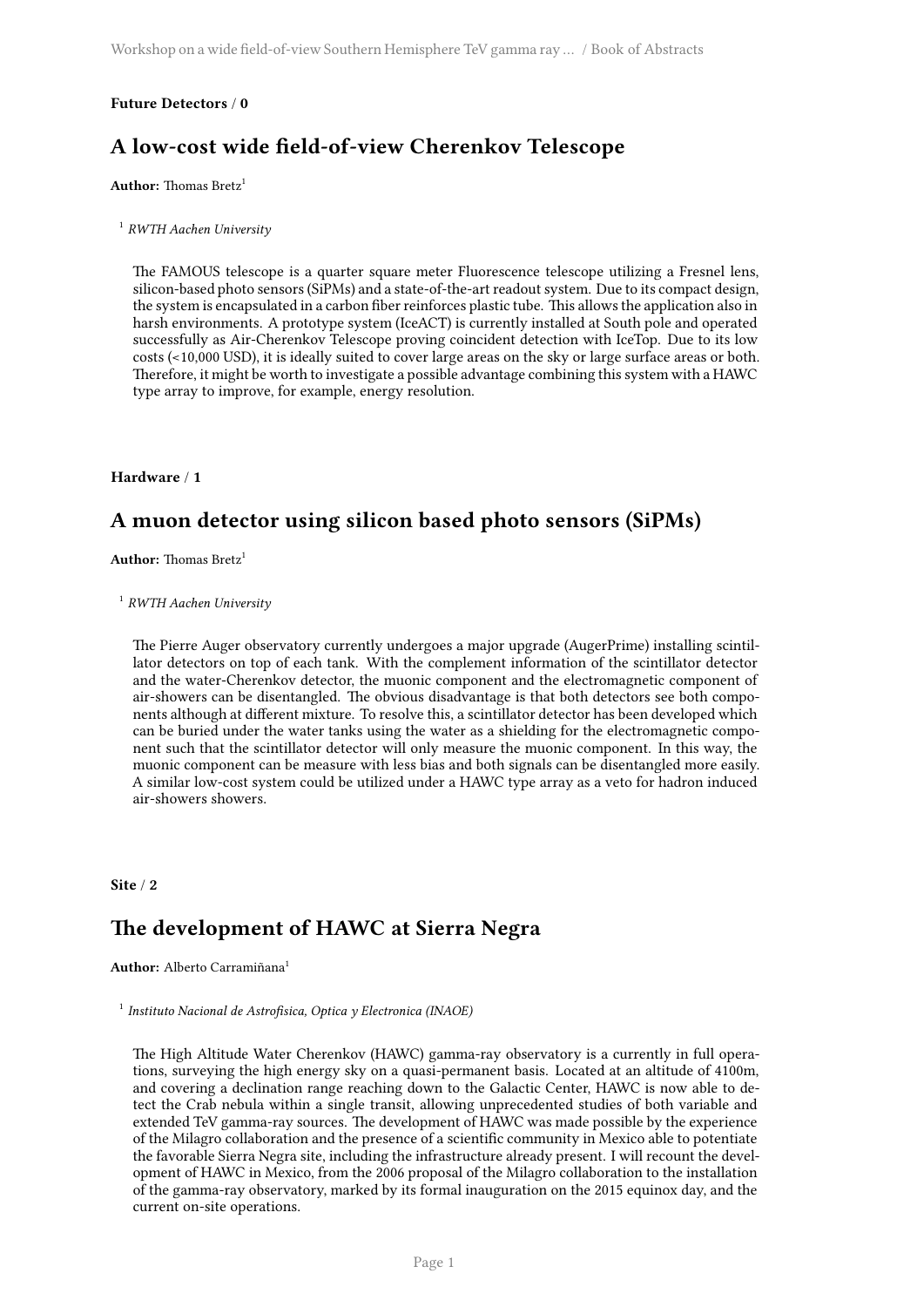#### <span id="page-5-0"></span>**Results from Current Experiments** / **3**

#### **Recent results from H.E.S.S.**

**Author:** Fabian Schüssler<sup>1</sup>

#### <sup>1</sup> *CEA/Irfu*

The High Energy Stereoscopic System (H.E.S.S.) is an array of Imaging Atmospheric Cherenkov Telescopes (IACTs) located in the Khomas Highland of Namibia. The array initially consisted of four 12m telescopes and provided a vast array of discoveries which now form the heritage of the veryhigh-energy (VHE) gamma-ray astronomy (e.g. the H.E.S.S. Galactic Plane Survey). In 2012, a fifth 28m telescope was added to the array to extend the energy range down to ∼ 30 GeV and allow for rapid reaction to alerts and ToOs. The cameras of the 12m telescopes are currently being upgraded to improve the data taking efficiency and optimize the array performance at low energies.

In this contribution we will present the current status of H.E.S.S. and review recent results including the H.E.S.S.-II observations of the Vela pulsar and several AGNs, as well as the discovery of the Galactic Centre "Pevatron". We will also discuss the H.E.S.S. multi-messenger program and searches for transient events like GRBs.

#### <span id="page-5-1"></span>**Hardware** / **4**

#### **Antares Modules In a Gamma-ray Observatory (AMIGO)**

Author: Fabian Schüssler<sup>1</sup>

<sup>1</sup> *CEA/Irfu*

After 10 years of successful operation the ANTARES neutrino telescope will be de-commissioned during 2017. Recently we prepared a proposal which has been submitted to the ANTARES Collaboration in 09/2016: Antares Modules In a Gamma-ray Observatory (AMIGO). We therein propose to recover the optical modules (17inch glass spheres housing each a 10inch PMT) during the de-commission operation and dedicate them to a next generation, wide-field of view gamma-ray observatory in the Southern Hemisphere.

In this contribution we outline the driving ideas behind the AMIGO proposal, discuss its status and upcoming work.

<span id="page-5-2"></span>**Future Detectors** / **5**

#### **ALPACA Project : 100 TeV Gamma-ray Observation in the Southern Sky**

**Author:** Kazumasa KAWATA<sup>1</sup>

1 *ICRR, University of Tokyo*

We are now proposing a new project to observe 10-1000 TeV gamma rays with very low background noise and wide field of view in the southern hemisphere. We call the ALPACA (Andes Large area PArticle Detector for Cosmic ray physics and Astronomy) project. The observatory will consist of 83,000 m<sup> $\textdegree$ </sup>2 air shower array and 5,400 m<sup> $\textdegree$ </sup>2 underground water-Cherenkov-type muon detector array constructed at 4,740 m a.s.l. (mountainside of Mt. Chacaltaya), near La Paz in Bolivia. The gamma-ray induced air shower has much less muons compared with a cosmic-ray induced one. Therefore, the cosmic-ray backgrounds will be significantly discriminated from the gamma-ray signals by means of counting the number of muons in an air shower. With the ALPACA project, we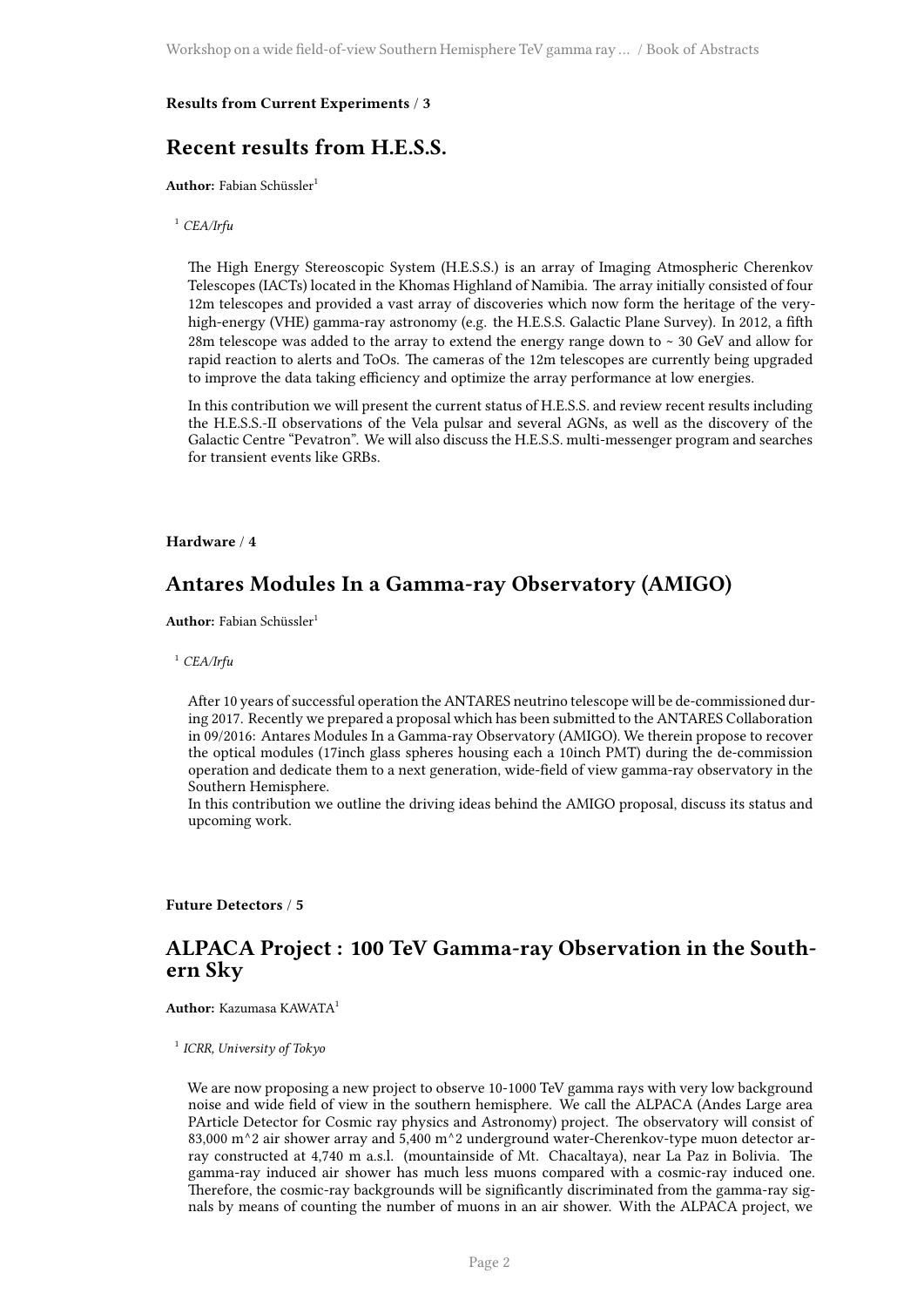expect to detect gamma rays between 10 and a few hundred TeV from the Galactic Center if cosmic rays are accelerated up to PeV energies at the supermassive black hole as suggested from the recent H.E.S.S. observation. In this talk, we will introduce the present status and the future plans of our project.

<span id="page-6-0"></span>**Motivation for a Wide-FOV Observatory** / **6**

## **Fundamental drivers for the design of a ground-particle based gamma ray observatory**

**Author:** Harm Schoorlemmer<sup>1</sup>

Co-authors: Armelle Jardin-Blicq <sup>2</sup>; Jim Hinton <sup>3</sup>; Pooja Surajbali <sup>2</sup>; Rubén López-Coto <sup>3</sup>; Vikas Joshi <sup>2</sup>

<sup>1</sup> *Max-Planck-Institute für Kerphysik*

<sup>2</sup> *Max-Planck-Institut für Kernphysik*

<sup>3</sup> *Max-Planck-Institute für Kernphysik*

Air shower detectors at high altitude sites are suitable for gamma ray observation of the sky in the TeV energy range. The efficiency and accuracy with which these observations can be made depend on several key design parameters for such an observatory. By using CORSIKA simulations, we studied the performance of such an observatory as a function of few key design parameters, like altitude, instrumented area, fill factor, and detector unit properties. The results from this study can be used in the decision making and design a next generation wide field-of-view gamma ray observatory.

<span id="page-6-1"></span>**Motivation for a Wide-FOV Observatory** / **7**

#### **Astrophysical motivations for the construction of a wide FoV gammaray observatory in the southern hemisphere**

Author: Ruben Lopez-Coto<sup>1</sup>

Co-authors: Aion Viana<sup>2</sup>; Armelle Jardin-Blicq<sup>2</sup>; Harm Schoorlemmer<sup>3</sup>; Jim Hinton<sup>2</sup>; Pooja Surajbali<sup>2</sup>; Vikas Joshi <sup>2</sup>

<sup>1</sup> *Max Planck Institute for Nuclear Physics*

<sup>2</sup> *MPIK*

<sup>3</sup> *Max-Planck-Institute für Kerphysik*

After the successful performance of ground-based wide FoV gamma-ray observatories in the northern hemisphere, the construction of a similar observatory to observe the southern sky has become a must. The design of a such an observatory will be driven by the physics cases accessible to it. In this contribution we will discuss the physics cases that can only be accessed by this kind of detector. We will also compare the sensitivity of a preliminary design array with the emission expected from this kind of sources.

<span id="page-6-2"></span>**Future Detectors** / **9**

## **The Cherenkov Telescope Array: Status and Plans**

**Author:** David Williams<sup>1</sup>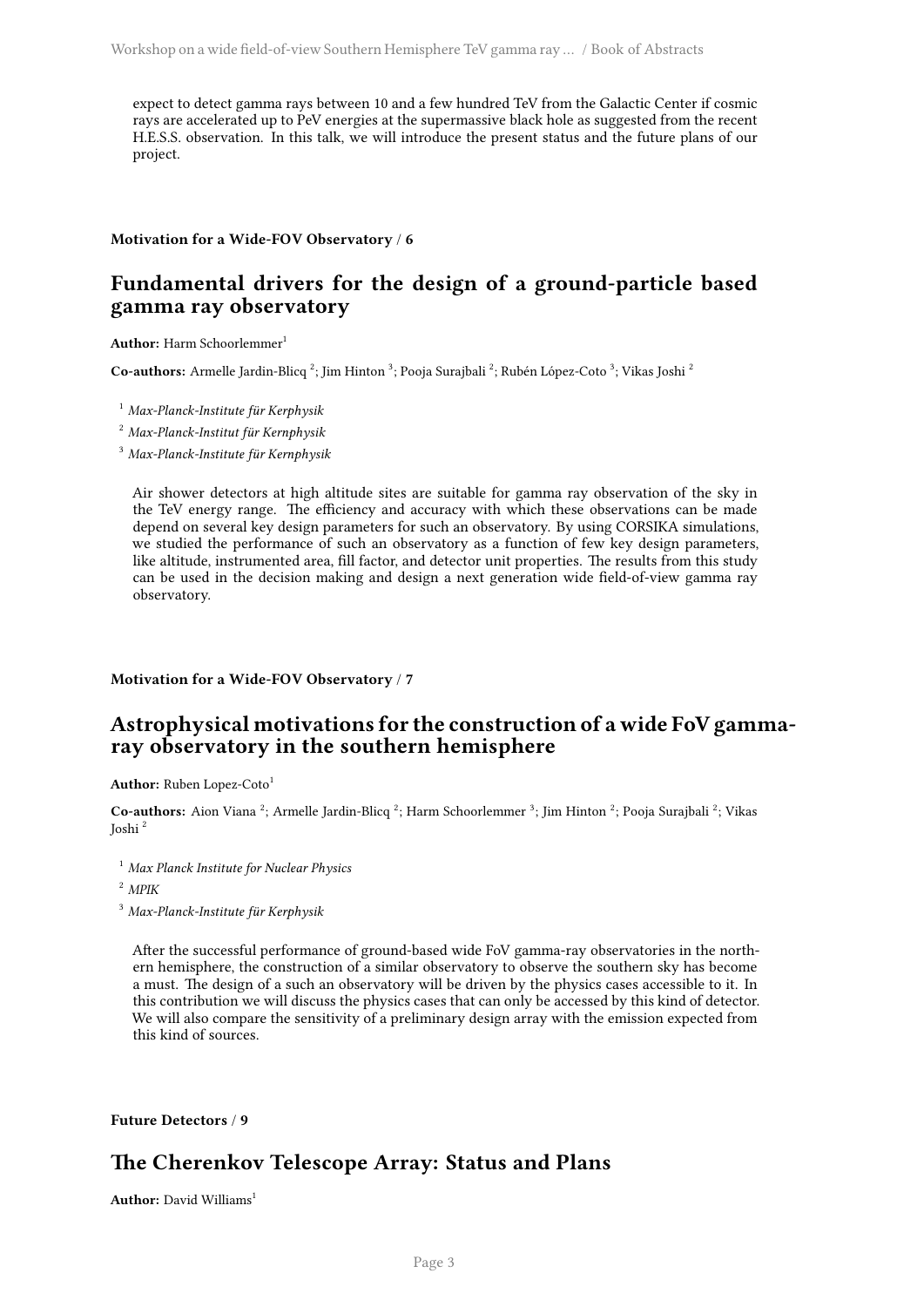Workshop on a wide field-of-view Southern Hemisphere TeV gamma ray … / Book of Abstracts

<sup>1</sup> *UC Santa Cruz*

The Cherenkov Telescope Array (CTA) will be a new observatory for the study of very-high-energy gamma-ray sources, designed to achieve in the ~30 GeV to ~100 TeV energy band an order of magnitude improvement in sensitivity compared to currently operating instruments: VERITAS, MAGIC, and H.E.S.S. CTA will probe known sources with unprecedented sensitivity, angular resolution, and spectral coverage, while also detecting hundreds of new sources. Operating as an open observatory, CTA will provide access to data to members of the wider astronomical community for the first time in this energy band. The CTA Consortium will also conduct a number of Key Science Projects, including a Galactic Plane survey and a survey of one quarter of the extragalactic sky, creating legacy data sets that will also be available to the public. This presentation will discuss the current status and future plans for the development of CTA and highlight synergies between CTA and a southern wide field-of-view TeV observatory.

<span id="page-7-0"></span>**Future Detectors** / **10**

## **LATTES: a next generation gamma-ray detector concept**

**Author:** Ruben Conceição<sup>1</sup>

1 *LIP - Laboratório de Instrumentação e Física Experimental de Partículas*

The detection of Very High Energy gamma-rays to study astrophysical sources relies on the measurement of Extensive Air Showers (EAS) either using Cherenkov detectors or EAS arrays. While the former technique presents a better energy and angular resolution, and has a lower energy threshold, the latter gains significantly in duty cycle and survey area. We present, in this talk, the Large Array Telescope for Tracking Energetic Sources (LATTES), a novel concept for a hybrid EAS array detector, with an improved sensitivity at lower energies (~ 100 GeV). A description of its main features and capabilities, as well as the preliminary results on its expected performance, and sensitivity, will be discussed. Such a wide field of view experiment, which is planned to be installed at high altitude in South America, would be a complementary project to the planned Cherenkov Telescope Array. Its characteristics makes it a powerful tool to trigger observations of variable sources and to detect transient phenomena.

<span id="page-7-1"></span>**Motivation for a Wide-FOV Observatory** / **11**

## **Semi-Analytic Simulation for a "HAWC-like" Detector**

**Author:** Andrew Smith<sup>1</sup>

<sup>1</sup> *University of Maryland, College Park*

A semi-analytical model for computing the sensitivity of a large class of wide-field surfaces arrays has been developed. This phenomenological model approximates the exact response as simulated by CORSIKA and GEANT and provides a very simple interface to approximate effective area and background rates as a function of various particle and detector design parameters, such as gammaray energy and zenith angle, detector size, trigger threshold, and detector geometry. The hope is that this tool can serve to inform designers of the next generation of TeV-scale wide-field gammaray detectors.

<span id="page-7-2"></span>**Wide FOV Gamma Ray Science** / **12**

## **Beyond the Standard Model with Wide-field Observatories**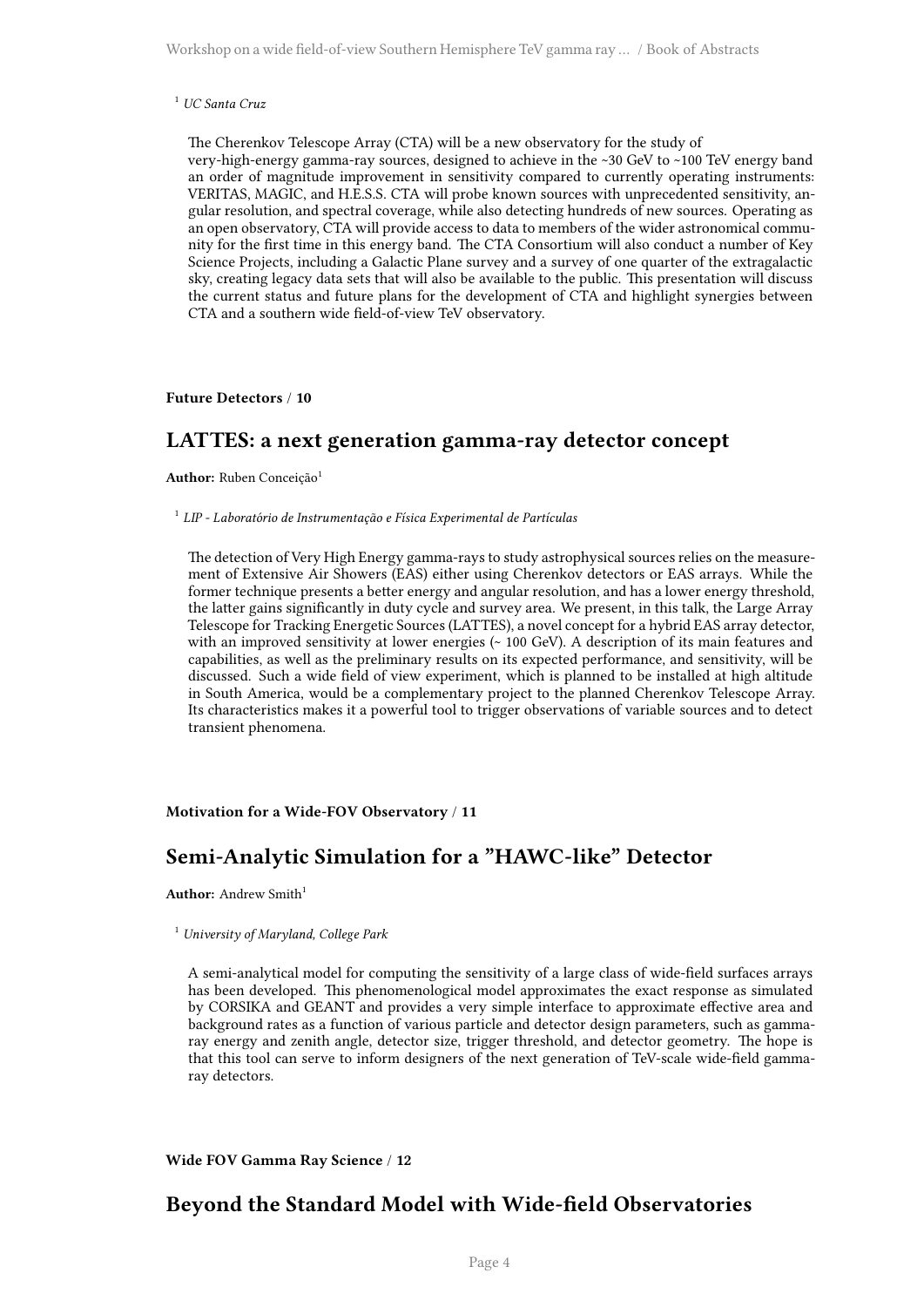#### **Author:** J. Patrick Harding<sup>1</sup>

#### 1 *Los Alamos National Laboratory*

Multi-TeV, wide field-of-view (fov) gamma-ray observatories are uniquely suited to search for beyondthe-Standard-Model (BSM) physics using astrophysical objects. These include searches for dark matter, primordial black holes, axions, and tests of Lorentz invariance. Some of the most promising dark matter sources in the sky are several degrees across, so searches with smaller fov instruments are difficult. Also, stacked analyses of many dark matter sources can be used to improve an experiment's dark matter sensitivity, and large field of view instruments survey several dark matter targets. The signatures of primordial black holes could appear anywhere on the sky without warning, so large fov searches are needed to be able to find them. Lorentz invariance violation can best be probed by prompt observations of gamma-ray bursts and long-time studies of pulsars, both of which require long-uptime, large fov studies. Axion-like-particle searches can be done through high-energy observations of distant sources, which requires a large selection of objects to study. Wide fov instruments can search for evidence of several novel physical processes, from quantum gravity to supersymmetry to the nature of dark matter.

#### <span id="page-8-0"></span>**Future Detectors** / **13**

## **Simulation study for the proposed wide field-of-view gamma-ray detector array ALTO**

**Author:** Satyendra Thoudam<sup>1</sup>

Co-authors: Michael Punch<sup>2</sup>; Yvonne Becherini<sup>3</sup>

- <sup>1</sup> *Department of Physics and Electrical Engineering, Linnaeus University, Växjö, Sweden*
- <sup>2</sup> LnU &amp; APC/CNRS-IN2P3
- 3 *Linnaeus University*

ALTO is an all-sky field-of-view detector array for high-energy gamma-ray astronomy, proposed to be installed in the Southern Hemisphere at an altitude of  $\sim$  5.1 km above sea level. The array will use water Cherenkov detectors, as in the HAWC observatory, to detect air showers induced by high-energy gamma rays and cosmic rays in the atmosphere, but it will be designed to attain a lower energy threshold, better energy and angular resolutions, and better sensitivity than HAWC. The array will consist of  $\sim$ 1250 smaller-sized detector units each of  $\sim$ 3.6 m wide distributed over a circular area of ~200 m in diameter. In addition to the water Cherenkov detector, each detector unit will consist of a liquid scintillation detector which will serve as a muon detector, facilitating the background rejection, and thereby improving the sensitivity. The background rejection will be further enhanced by the close-packed arrangement and the small size of the detectors which will allow a fine sampling of air shower footprints at the ground. The electronics for ALTO will make use of newly-developed ASIC Analogue Memories for low-power, GHz sampling signal read-out, and the White Rabbit technology for the signal time distribution and time tagging at sub-ns accuracy to achieve a better angular resolution.

In this contribution, I will describe the Monte-Carlo simulation of the experiment, and present the expected performance of the array in terms of reconstruction accuracies of the shower core, arrival direction and energy of the primary particle as well as preliminary estimates of the energy threshold and sensitivity for a point-like gamma-ray source.

<span id="page-8-1"></span>**Site** / **14**

#### **Candidate sites in Argentina for air-shower particle detectors at high altitudes**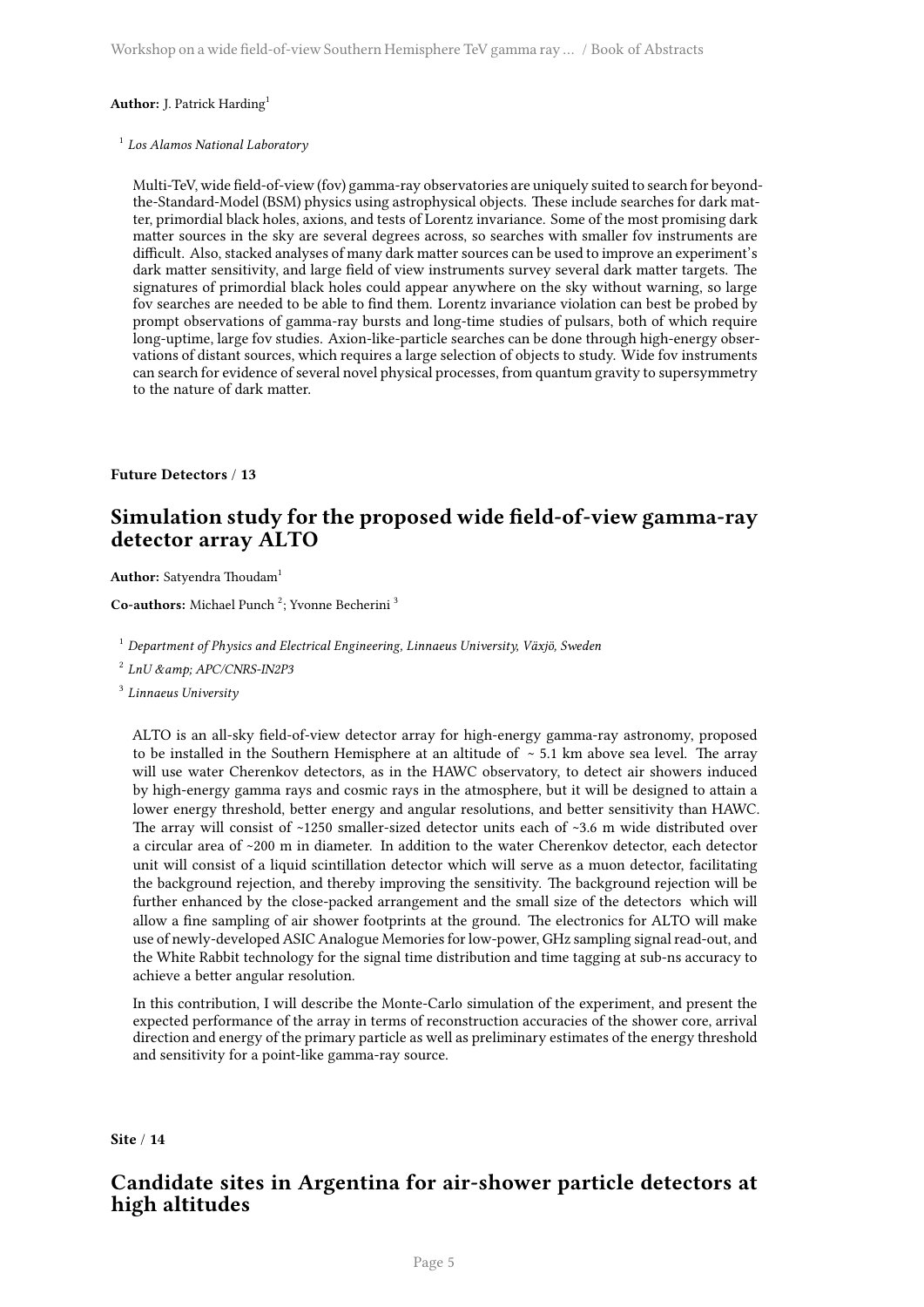**Author:** Adrian C. Rovero<sup>1</sup>

1 *Instituto de Astronomía y Física del Espacio (IAFE, CONICET-UBA)*

High altitude regions in Argentina are available for water Cherenkov gamma-ray astronomy. In the Northwest of the country areas of ~1 km2 have been identified and studied for astronomical purposes at altitudes greater than 3500 masl. Particularly, a site nearby San Antonio de los Cobres (Salta) is being developed for LLAMA, a project in cooperation with Brasil (50/50). LLAMA is a single dish radiotelescope planed to perform interferometry with ALMA; access roads, power, connectivity and housing is being provided by Argentina in its location at 4850 masl.

In this talk I will describe the site for LLAMA and few others suitable for water Cherenkov gammaray astronomy, with good access and availability of water. As done for LLAMA, local support at National and Provincial levels are a plus in Argentina, where several groups have expressed their interest to participate in the development and operation of the new Southern water Cherenkov gammaray observatory.

<span id="page-9-0"></span>**Future Detectors** / **15**

## **ALTO concept and design choices**

 $\mathbf{Authors: Michael Punch}^1; \mathbf{Satyendra} \text{ Thought}^2; \mathbf{Yvonne Becherini}^3$ 

<sup>1</sup> LnU &amp; APC/CNRS-IN2P3

<sup>2</sup> *Department of Physics and Electrical Engineering, Linnaeus University, Växjö, Sweden*

3 *Linnaeus University*

ALTO is a concept/project in the exploratory phase since ~2013, named by the Astroparticle Group at Linnaeus University (LnU) for a project to build a wide-field Very-High-Energy (VHE) gamma-ray observatory at very high altitude in the Southern hemisphere. This will explore the sky in the central region of our Galaxy at very-high-energies, with also the possibility to act as a trigger or source monitor for the smaller-field CTA (Cherenkov Telescope Array) Imaging Atmospheric Cherenkov Telescopes (IACT).

To go beyond the performance of HAWC, we consider several key possible improvements. These concern the following points. (1) Increasing the altitude, to allow a lower threshold especially for following variable Extragalactic sources, such as AGNs but including GRB, Gravitational Wave, or Neutrino alerts. (2) Finer grain of the array, using smaller Water Cherenkov Detector (WCD) tanks, for better characterization of the particle distribution on the ground, but also greater simplicity of operation.(4) Addition of a muon-detector component below each water-Cherenkov tank consisting of liquid scintillator tanks (the scintillator layer detector, SLD), to provide a better rejection criterion against the Cosmic-ray showers. (3) Advanced electronics, using analogue memories (such as NECTAR) to measure the waveform of the detector pulses and White Rabbit timing for propagating a precise clock to the Front End detectors, which can then be placed close to clusters of tanks, avoiding degradation of the signal which happens with transmission over long cables, which might also be vulnerable to noise and lightning.

Here, the current design choices will be described, along with their evolution in discussion with our partners in LANL, CPPM, and IRFU/CEA, and the implementation possibilities. The following talk will describe the results for Monte Carlo simulations for this ALTO detector.

<span id="page-9-1"></span>**Results from Current Experiments** / **16**

#### **Interactions between FACT and HAWC**

**Author:** Daniela Dorner<sup>1</sup>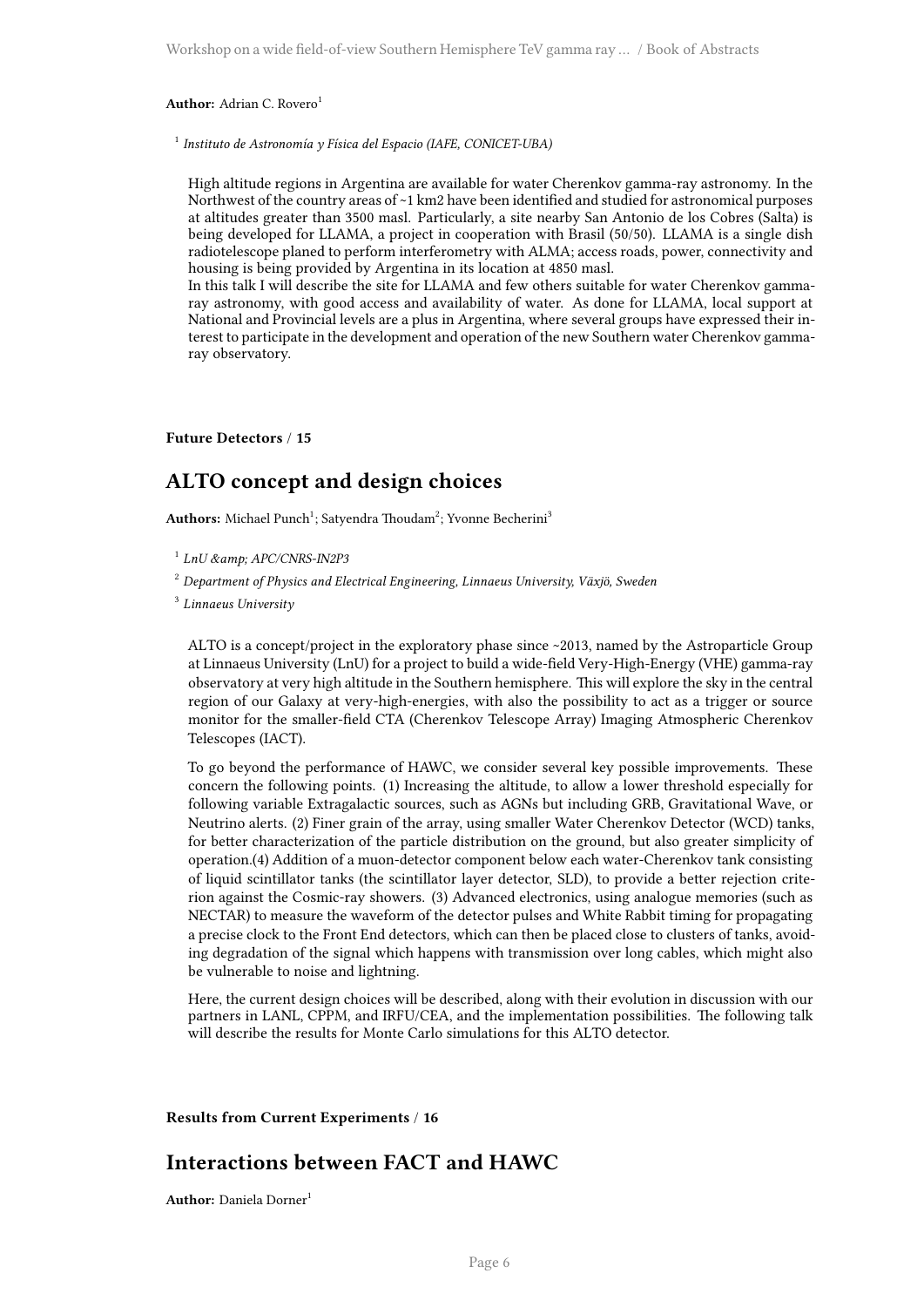<sup>1</sup> *Universität Würzburg*

Both FACT and HAWC are monitoring at TeV energies. While HAWC is covering two thirds of the sky every day, FACT is monitoring a small sample of sources in pointed-mode with a better sensitivity.

Thanks to its camera with solid-state photosensors, FACT features an excellent detector performance and stability, which is ideal for monitoring. As the sensors do not degrade when exposed to bright light, observations during strong moonlight are possible, increasing the duty cycle compared to other imaging air Cherenkov telescopes and minimizing the gaps in the light curves around full moon.

This presentation will summarize the five years of FACT monitoring with a special focus on the first joint study of blazar light curves from HAWC and FACT. Benefiting from the 5.3 hour offset between the two sites, light curves with up to 12 hours of continuous coverage are obtained. In a short outlook towards 24/7 monitoring, the plans of the projects M@TE and DWARF will be discussed.

#### <span id="page-10-0"></span>**Results from Current Experiments** / **17**

## **Performance of HAWC in First Data**

Author: John Pretz<sup>1</sup>

1 *Penn State*

HAWC is performing well, achieving unprecedented all-sky sensitivity above 1 TeV. The HAWC sensitivity is driven by the best photon/hadron discrimination and angular resolution ever achieved for a wide-field ground array. I will discuss the HAWC performance, focusing on the HAWC observations of the Crab Nebula, highlighting opportunities for improvement in a future Southern observatory.

#### <span id="page-10-1"></span>**Site** / **18**

#### **Yachay Tech and Gamma Ray Astronomy**

**Author:** Hisakazu Minakata<sup>1</sup>

In Yachay Tech, a new research oriented university in Ecuador, we are constructing astroparticle physics activities in a wide sense. Obviously, we are interested in the topics of the Puebla meeting, in particular, in the question of how Gamma Ray Astronomy will evolve in South America.

The purpose of my talk is to attract the participants' interests in the newly born university Yachay Tech, which might be able to have astroparticle physics in Physics Department. If any of you have some interests in our Yachay endeavour, please think about coming to Yachay Tech to initiate Gamma Ray Astronomy in Ecuador. We also want to hear your thoughts on how to develop astroparticle physics from scratch in Ecuador.

#### <span id="page-10-2"></span>**Motivation for a Wide-FOV Observatory** / **19**

## **Extreme Altitude All-Sky Observatories**

<sup>1</sup> *Yachay Tech*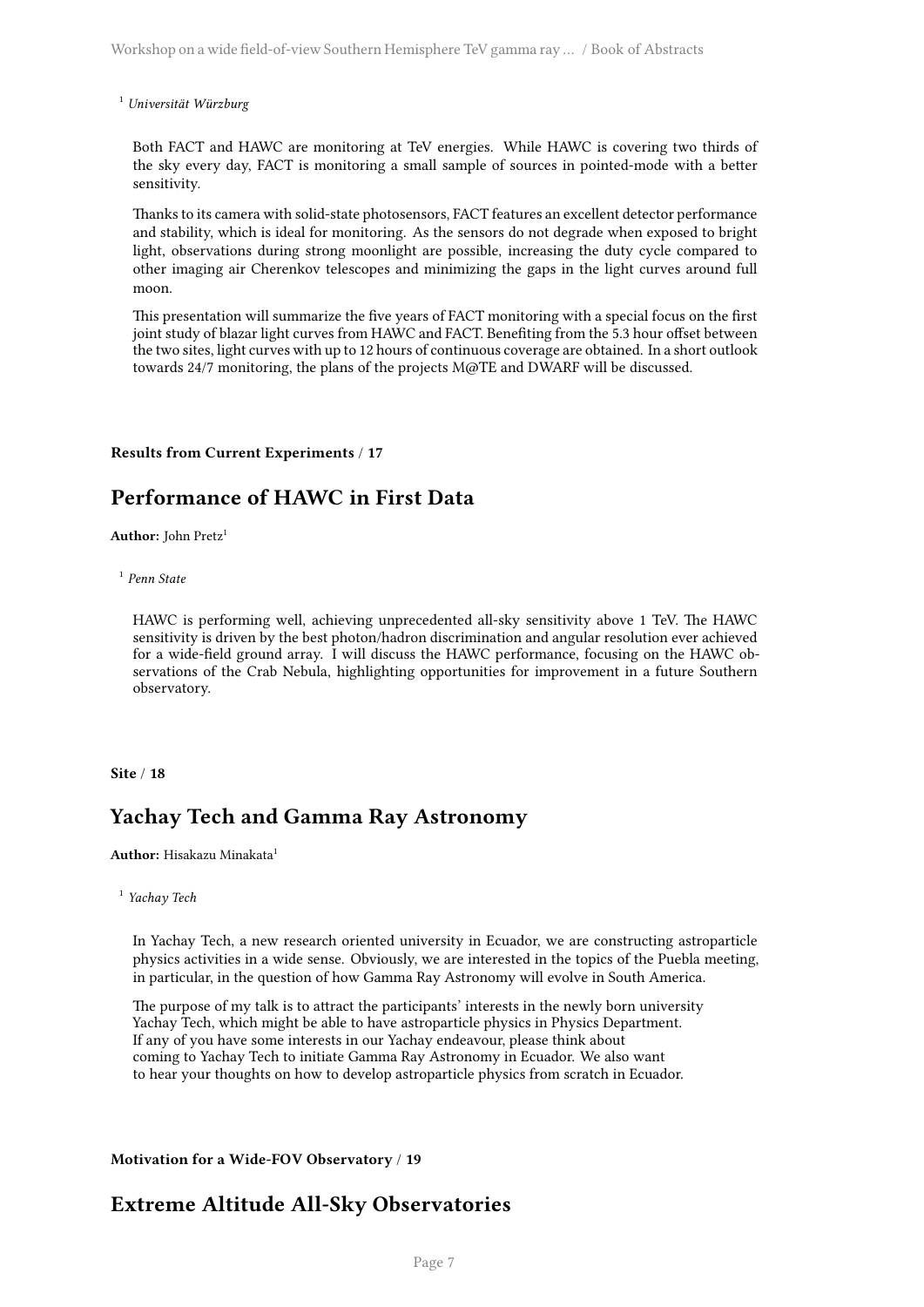Workshop on a wide field-of-view Southern Hemisphere TeV gamma ray … / Book of Abstracts

#### Author: Gus Sinnis<sup>1</sup>

1 *Los Alamos National Laboratory*

This talk will be an overview of the physics and techniques that underlay the performance of all-sky ground-based gamma-ray observatories. An important aspect of the discussion will be on establishing the scientific case for building such an instrument. I will end with some generic simulation results that demonstrate the effect of altitude on the response of such arrays and some potential locations for such an array.

<span id="page-11-0"></span>**Wide FOV Gamma Ray Science** / **20**

## **Recent HAWC results**

**Author:** Colas Rivière<sup>1</sup>

<sup>1</sup> *Department of Physics, University of Maryland, College Park, MD, USA*

With its large field of view and high duty cycle, HAWC has been observing a large fraction of the sky for than a year. We will present the recent analysis and results, in particular on Galactic sources.

#### <span id="page-11-1"></span>**Wide FOV Gamma Ray Science** / **21**

#### **Binary Source Opportunities for a Southern Gamma-ray Observatory**

Author: Chad Brisbois<sup>1</sup>

<sup>1</sup> *Michigan Tech*

The recent discovery of a sixth gamma ray binary in the Large Magellanic Cloud by the Fermi Large Area Telescope opens up new possibilities for TeV binary searches in the near extragalactic region. Located in the Southern hemisphere, its high luminosity and position in the Large Magellanic Cloud makes this system a unique discovery target for a southern gamma-ray survey observatory. This object, and others like it yet to be detected at TeV and GeV energies may help provide insight into the nature of the emission mechanisms of these sources. This talk will review some known and candidate TeV binary sources in the field of view of a southern gamma-ray observatory

<span id="page-11-2"></span>**Wide FOV Gamma Ray Science** / **22**

#### **The Southern Fermi Bubble and Other Very Extended Emission Structures with the Southern Gamma-Ray Survey Observatory**

Author: Hugo Ayala<sup>1</sup>

<sup>1</sup> *Michigan Technological University*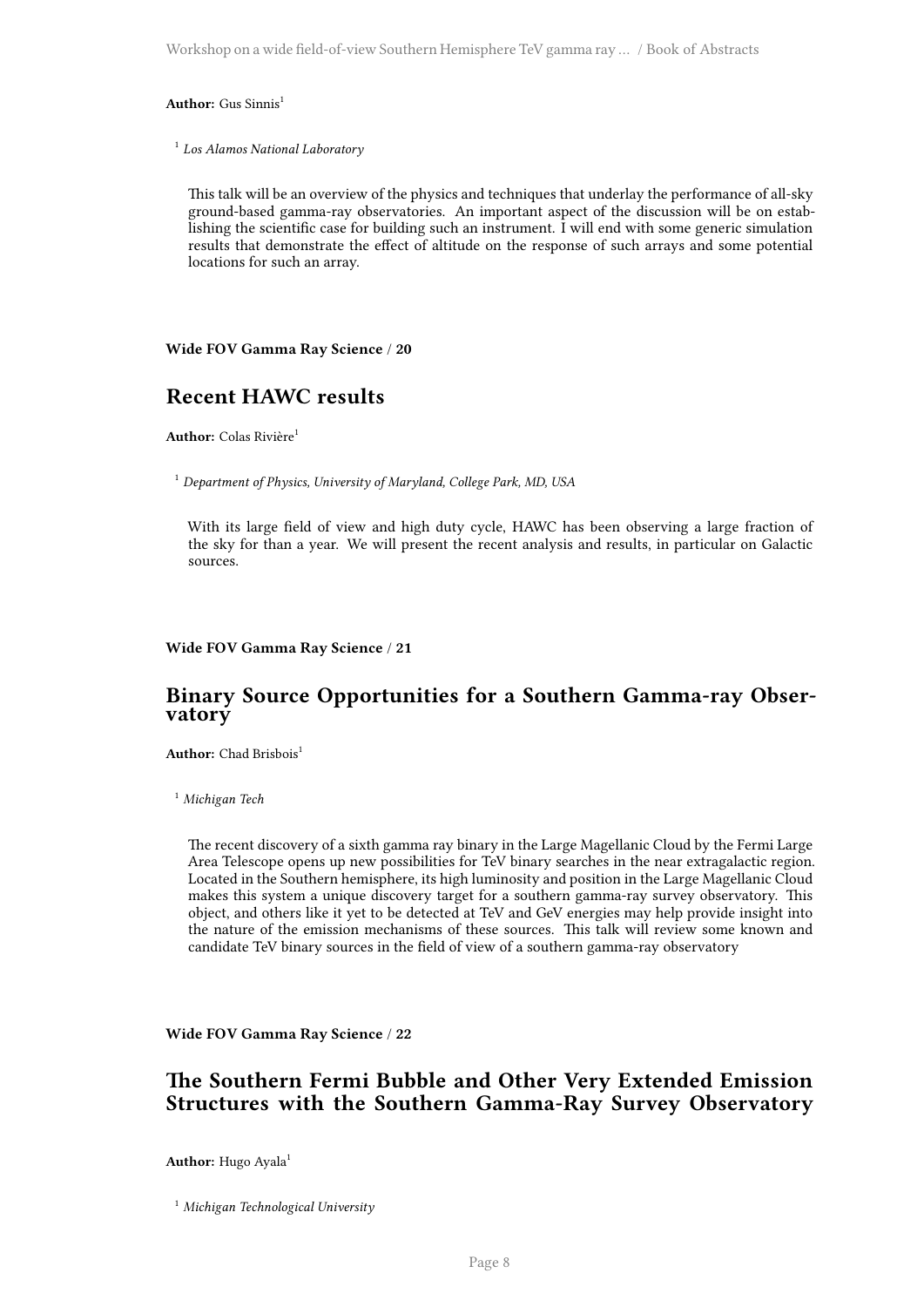A very high energy gamma-ray survey observatory in the southern hemisphere delivering a large field-of-view and high-duty cycle will complete the picture of our galaxy, in particular in regards to extended and large scale structures. It will provide unprecedented access to the southern Fermi bubble region, to molecular clouds, and diffuse emission in the southern hemisphere at energies >GeV. I will discuss possible detection scenarios, required sensitivities, and physics constraints that could be gained from a large area emission analysis.

<span id="page-12-0"></span>**Hardware** / **23**

#### **Southern observatory costing and logistics**

**Author:** Michael DuVernois<sup>1</sup>

<sup>1</sup> *University of Wisconsin–Madison*

Some comments on the logistics of a Southern Hemisphere TeV All-Sky detector.

#### <span id="page-12-1"></span>**Results from Current Experiments** / **24**

#### **Interaction between HAWC and VERITAS**

Author: Udara Abeysekara<sup>1</sup>

<sup>1</sup> *University of Utah*

<span id="page-12-2"></span>**Hardware** / **25**

#### **Modern Timing Concepts for Astroparticle Physics**

**Author:** Ralf Wischnewski<sup>1</sup>

<sup>1</sup> *DESY*

<span id="page-12-3"></span>**Wide FOV Gamma Ray Science** / **26**

#### **The TAIGA-HiSCORE array for Gamma Astronomy beyond 10 TeV**

**Author:** Ralf Wischnewski<sup>1</sup>

<sup>1</sup> *DESY*

The Multi-TeV instrument TAIGA-HiSCORE, an AirCherenkov Instrument based on timing .

<span id="page-12-4"></span>**Welcome and Introductions** / **27**